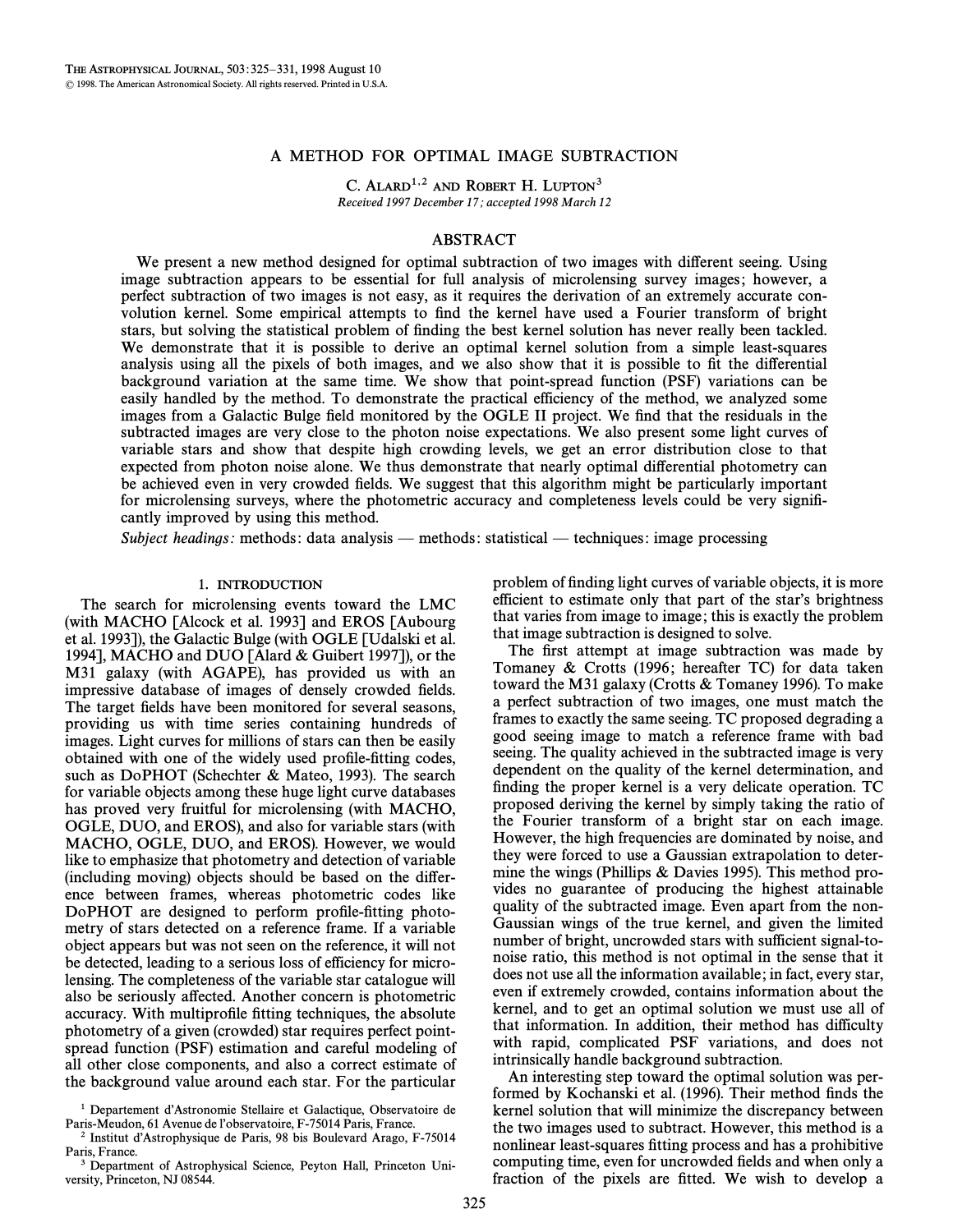where

method that will also solve the least-squares problem. This method must perform best for the very crowded fields of the microlensing surveys. The challenge will be to achieve a reasonable computing time for processing the huge amount of data from the microlensing experiments. It is essential that the computing time be reduced by at least a factor of 100.

#### 2. THE METHOD

#### 2.1. Preliminaries

Before looking for the optimal subtraction, we need to perform some basic operations to register the frames to a reference frame. Usually the frames have slightly different centers and orientation (and possibly scale), and we need to perform an astrometric transform to match the coordinates of the reference frame. We determine this transform by fitting a two-dimensional polynomial using 500 stars on the reference frame, and the same number on the other frame. Using this transform, we then resample the frame on the grid defined by the reference frame. This resampling is performed by interpolation using bicubic splines, which gives excellent accuracy. All the frames are then on the same coordinate system, and we can proceed to match the seeing.

### 2.2. The Reference Frame

Here we emphasize that we choose to take the *best* seeing frame as the reference. We do not wish to degrade the frame to the worst seeing frame, as this will clearly lower the signal-to-noise ratio. Later we will match the seeing in our frames by convolving the reference to the seeing of each other frame. Matching the image quality to that in good seeing frames is more difficult, but we are looking for an optimal result.

### 2.3. Seeing Alignment to the Reference

We now arrive at the fundamental problem of matching the seeing of two frames with different PSFs. We do not want to make any assumption concerning the PSF on the frame, and we plan to use all the pixels. The important point is that most of the stars on a given frame do not have large amplitude variations, varying by at most 1% or 2%. This allows us to say that most of the pixels on any two frames of the same field should be very similar if the seeing were the same. Consequently, one possibility is to try to find the kernel by finding the least-squares solution of the equation

$$
Ref(x, y) \otimes Kernel(u, v) = I(x, y), \qquad (1)
$$

where Ref is the reference image and I is the image to be aligned. The symbol  $\otimes$  denotes convolution.

In principle, solving this equation is a nonlinear problem. An attempt to solve this nonlinear problem was made by Kochanski et al. (1996) in order to look for variabilities of active galactic nuclei. However, the computing time of such methods is prohibitive, and they cannot be applied to large data sets, such as those of the microlensing surveys. We need to find a more tractable solution to this problem.

An important consideration is that if we decompose our kernel using some basis of functions, the problem becomes a standard linear least-squares problem. If we use the kernel decomposition of the form

$$
Kernel (u, v) = \sum_{i} a_i B_i(u, v) , \qquad (2)
$$

solving the least-squares problem gives the following matrix equation for the  $a_i$  coefficients:

$$
Ma=V,
$$

$$
M_{ij} = \int C_i(x, y) \frac{C_j(x, y)}{\sigma(x, y)^2} dx dy,
$$
  

$$
V_i = \int \text{Ref}(x, y) \frac{C_i(x, y)}{\sigma(x, y)^2} dx dy,
$$
  

$$
C_i(x, y) = I(x, y) \otimes B_i(x, y).
$$

In choosing to solve the problem by least-squares, we have implicitly approximated the images Poisson statistics by Gaussian distributions with variance  $\sigma(x, y)^2$ , such that

$$
\sigma(x, y) = k \sqrt{I(x, y)}.
$$

We set the constant  $k$  by taking into account the gain of the detector (the ratio of photons detected to the analog-todigital converter unit [ADU]). We also assume the noise in the reference image to be negligible. Note that the matrix  $M$ is just the scalar product of the set of vectors  $C_i$ , and the vector  $V$  is the scalar product of the  $C$  vectors with L All we vector *V* is the scalar product of the  $C_i$  vectors with I. All we have to do now is to look for a suitable basis of functions to model the kernel. The functions must have finite sums, and must drop rapidly beyond a given distance (the size of an isolated star's image). To solve this problem, we start with a set of Gaussian functions, which we modify by multiplying with a polynomial. These basis functions allow us to model the kernel, even if its shape is extremely complicated. We adopt the following decomposition:

**Kernel** 
$$
(u, v) = \sum_{n} \sum_{d_n x} \sum_{d_n y} a_k e^{-(u^2 + v^2)/2\sigma_n^2} u^{d_n x} v^{d_n y}
$$
,

where  $0 < d_n^x \le D_n$ ,  $0 < d_n^y + d_n^x \le D_n$ , and  $D_n$  is the degree of the polynomial corresponding to the *n*th Gaussian com $n \geq \nu_n$ ,  $\upsilon \leq u_n + u_n$ ponent. There are a total of  $(D_n + 1)(D_n + 2)/2$  terms for each value of n The value of the implicit in the values of the each value of  $n$ . The value of  $k$  is implicit in the values of the other indexes.

In the notation of equation (2),

$$
B(u, v) \equiv e^{-(u^2+v^2)/2\sigma_n^2} u^{d_n x} v^{d_n y}.
$$

In practice, it seems that three Gaussian components with associated polynomial degrees in the range of 2 to 6 can give subtracted images with residuals comparable to  $2^{1/2}$  × photon noise.

#### 2.4. Differential Background Subtraction

Another important issue is that the differential background variation between the frames can be fitted simultaneously with the kernel. In equation  $(1)$  we did not consider any background variations between the two frames; to do so, let us modify equation  $(1)$  in the following way:

Ref 
$$
(x, y) \otimes
$$
 Kernel  $(x, y) = I(x, y) + bg(x, y)$ . (3)

We use the following polynomial expression for bg  $(x, y)$ :

$$
bg(x, y) = \sum_{i} \sum_{j} a_{k} x^{i} y^{j},
$$

where  $0 < i \le D_{\text{bg}}$ ,  $0 < i + j \le D_{\text{bg}}$ , and  $D_{\text{bg}}$  is the degree of the polynomial used to model the differential background variation. The least-squares solution of equation  $(3)$  will lead to a matrix equation similar to the previous one, except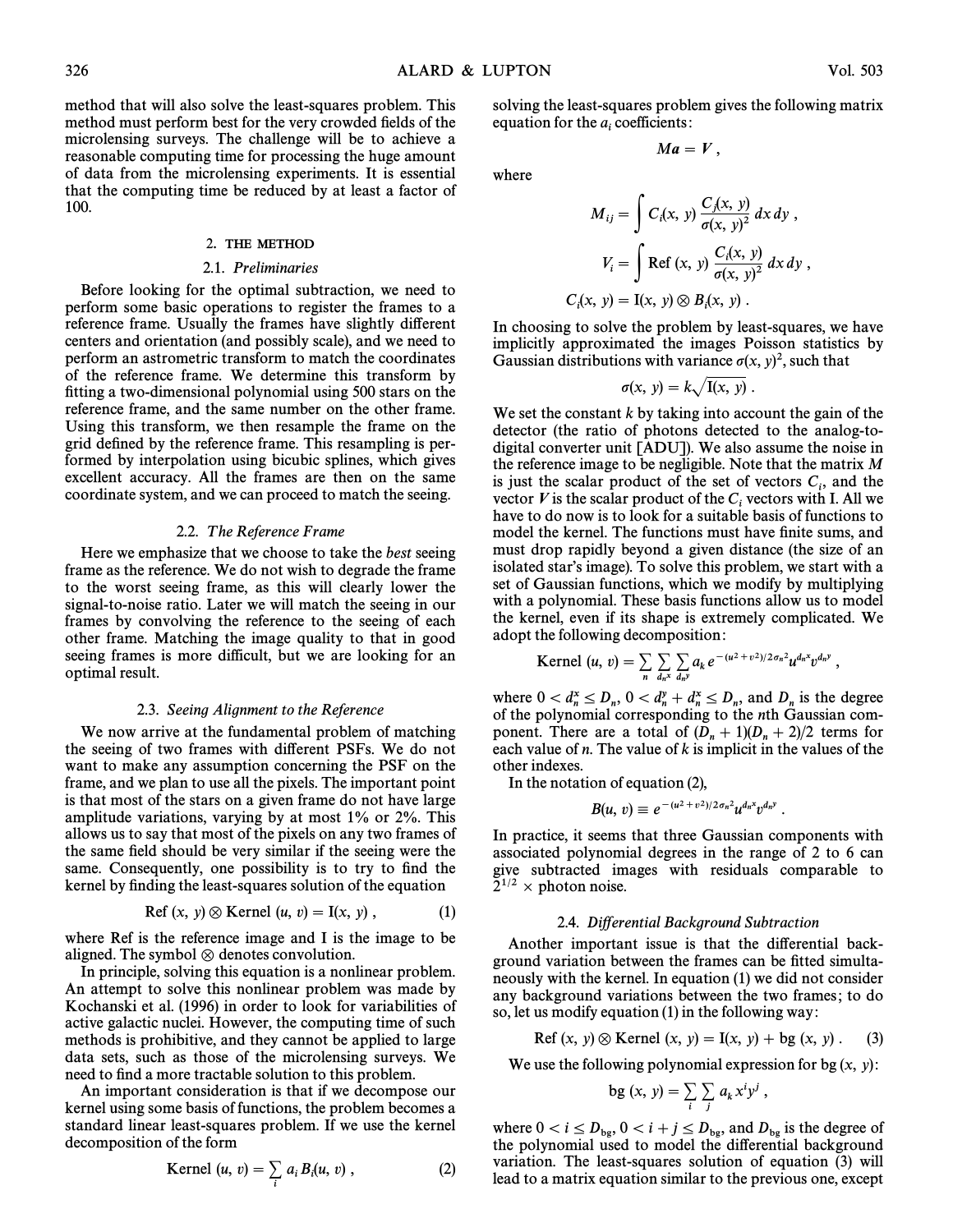that we must increase the number of  $C_i$  vectors; our definitions of the matrix M and vector *V* relative to  $C_i$  remain the same as in  $\S 2.3$ . We then have

$$
C_i(x, y) = \begin{cases} x^j y^k, & i = 0 \dots n_{bg} - 1 \\ I(x, y) \otimes B_i(x, y), & i = n_{bg} \dots n_{bg} + n \end{cases}
$$

where  $n_{bg} = (D_{bg} + 1)(D_{bg} + 2)/2 - 1$  and  $n = \sum_{j} (D_j + 1)(D_{fg} + 2)/2$ ; note that for  $j > n$  the C are identical to + 1)( $D_j$  + 2)/2; note that for  $i \ge n_{bg}$ , the  $C_i$  are identical to our previous results.

### 3. TAKING INTO ACCOUNT THE PSF VARIATIONS

There are two ways to handle the problem of PSF variations. First, most of the time the field is so dense that a transformation kernel can be determined in small areas, small enough that we can ignore the PSF variation. Of course, this would not apply to less dense fields, such as those in a supernova search. This is the great advantage of a method that does not require any bright isolated stars to determine the kernel, but can be used on any portion of an image, provided that the signal-to-noise ratio is large enough to determine the kernel. Indeed, the more crowded the field, the easier it is to model variations of the PSF. A second possibility is to make an analytical model of the kernel variations. We take the kernel model

Kernel 
$$
(x, y, u, v) = \sum_{n} \sum_{d_n x} \sum_{d_n y} \sum_{\delta x} \sum_{\delta y} a_k x^{\delta x} y^{\delta y}
$$
  
  $\times e^{-(u^2 + v^2)/2\sigma_n^2} u^{d_n x} v^{d_n y}$ ,

where  $0 < \delta_x < D_k$ ,  $0 < \delta_y + \delta_x \le D_k$ , and  $D_k$  is the degree of the polynomial transform that we use to fit the kernel of the polynomial transform that we use to fit the kernel variations. Provided that the kernel variations with  $x$  and  $y$ are small enough compared to the  $u$ ,  $v$  variations, we can

easily calculate new expressions for 
$$
C_i
$$
:  
\n
$$
C_i(x, y) = \begin{cases} x^j y^k, & i = 0 \dots n_{bg} - 1 \\ I(x, y) \otimes B_k(u, v) x^{\delta x} y^{\delta y}, & i = n_{bg} \dots n_{bg} + n \end{cases}
$$

where the values of  $\delta_x$ ,  $\delta_y$ , and k are implicit in the index i,<br>and now  $n = \sum_{n=1}^{\infty} (D_{n+1})(D_{n+2})/2 \times (D_{n+1})(D_{n+2})/2$ where the variable  $y$ ,  $y$ , and  $y$  are in protection in the matrix,<br>Infortunately these equations do not matrix the con-Unfortunately, these equations do not guarantee the conservation of flux. Consequently, we need to add the condition that the sum of the kernel must be constant. To simplify the equation, we also normalize the  $B_i$  functions so that each sums to one. We can then rewrite the kernel decomposition as

$$
\begin{aligned} \text{Kernel}(x, \ y, \ u, \ v) &= \sum_{k=0}^{n-1} \ a_k \, x^{\delta x} y^{\delta y} \\ &\times \big[ B_i(u, \ v) - B_n(u, \ v) \big] + \text{norm} \times B_n \end{aligned}
$$

We can calculate the norm (the sum of the kernel) by making a constant PSF fit in several small areas. The different values will then be averaged to get the constant norm.

The solution of the system for the coefficients  $a_n$  is very similar to the previous case of a constant PSF. We do not bother to give all the details here.

#### 4. APPLICATION OF THE METHOD TO OGLE DATA

The OGLE team has kindly provided us with a stack of images of a field situated  $2^\circ$  from the Galactic Center, in order to experiment with our method. In these particular images the optimal kernel has a complicated shape, which would probably be very difficult to compute reliably with a simple Fourier division; we consider this field an excellent test of our method. The data were taken in drift-scan mode (TDI), so the form of the PSF can vary rapidly with row number on the CCD. We extracted a small  $(500 \times 1000)$ subframe from the 2048  $\times$  8192 original images. One of the images has quite outstanding seeing, and we took it as a reference. All frames were resampled to the reference grid using the method described above. To model the kernel, we took three Gaussian components with associated polynomials. We took  $\sigma = 1$  pixels for the first Gaussian, and  $\sigma = 3$  and  $\sigma = 9$  for the two others. The degree of the associated polynomials were 6, 4, and 2, respectively. We divided the subframe into  $128 \times 256$  pixel regions. We applied our method to each of these regions, providing us with one subtracted image per region. We reconstructed the subtracted image of our whole subframe by mosaicing the subtracted images obtained for each region. In this set of 86 images, the seeing varies from  $0\rlap.{''}7$  to 2 $\rlap.{''}5$ , and some of the frames have elongated stellar images. We started by making an initial residual image using all unsaturated pixels. We then made a 3  $\sigma$  rejection of the pixel list, to get rid of the variables. We usually used four iterations of the method, to be completely unbiased by large-amplitude variables. We found that for all images, the final residual calculated from the subtracted image was very close to that expected from Poisson statistics. To illustrate this result, we plot in Figure 1 the initial images and the subtracted image for a small field containing a variable star at its center.

The stellar images are sharply peaked on the reference, while they look quite fuzzy and asymmetric on the other image. This is confirmed by the shape of the best convolution kernel, which looks elongated and has a complicated shape. This example clearly illustrate the ability of our method to deal with any kernel shape. We can imagine that in this case, any Gaussian approximation of the kernel itself or of its Fourier transform would not be satisfactory. For illustrative purposes, we also normalized the subtracted image by the sum of the photon noise expected from the two images (see Fig. 2). Once this normalization is applied, we see that the larger deviations visible at the location of the bright stars disappear, suggesting that the subtraction errors correspond to Poisson noise. This is confirmed by calculating the reduced  $\chi^2$ , for which we find  $\chi^2/\nu = 1.05$ (before doing this calculation, we removed a small area around the variable star at the center of the image). We also plot the histogram of the normalized deviations in Figure 2. This histogram is very close to a Gaussian with zero mean and unit variance [i.e.,  $N(0, 1)$ ]. We observe deviations significantly larger than the Poisson expectations only for very bright stars (about 5 to 10 times brighter than the brightest stars in the small field we present). We believe that these residuals are due to seeing variations (see  $\S$  5 for more details); the number of such bright stars in an image is very small.

To spot the variables stars, we created a "deviation image" by coadding the square of the subtracted images. We normalize the deviation image by normalizing by the pixels' standard deviations. We found many variables at very significant levels. Most of these seem to be bright giants with small amplitudes. Some of the variables appeared to be periodic; we found a few RR Lyraes and some eclipsing variables. We computed the flux variations for these stars by making simple aperture photometry. In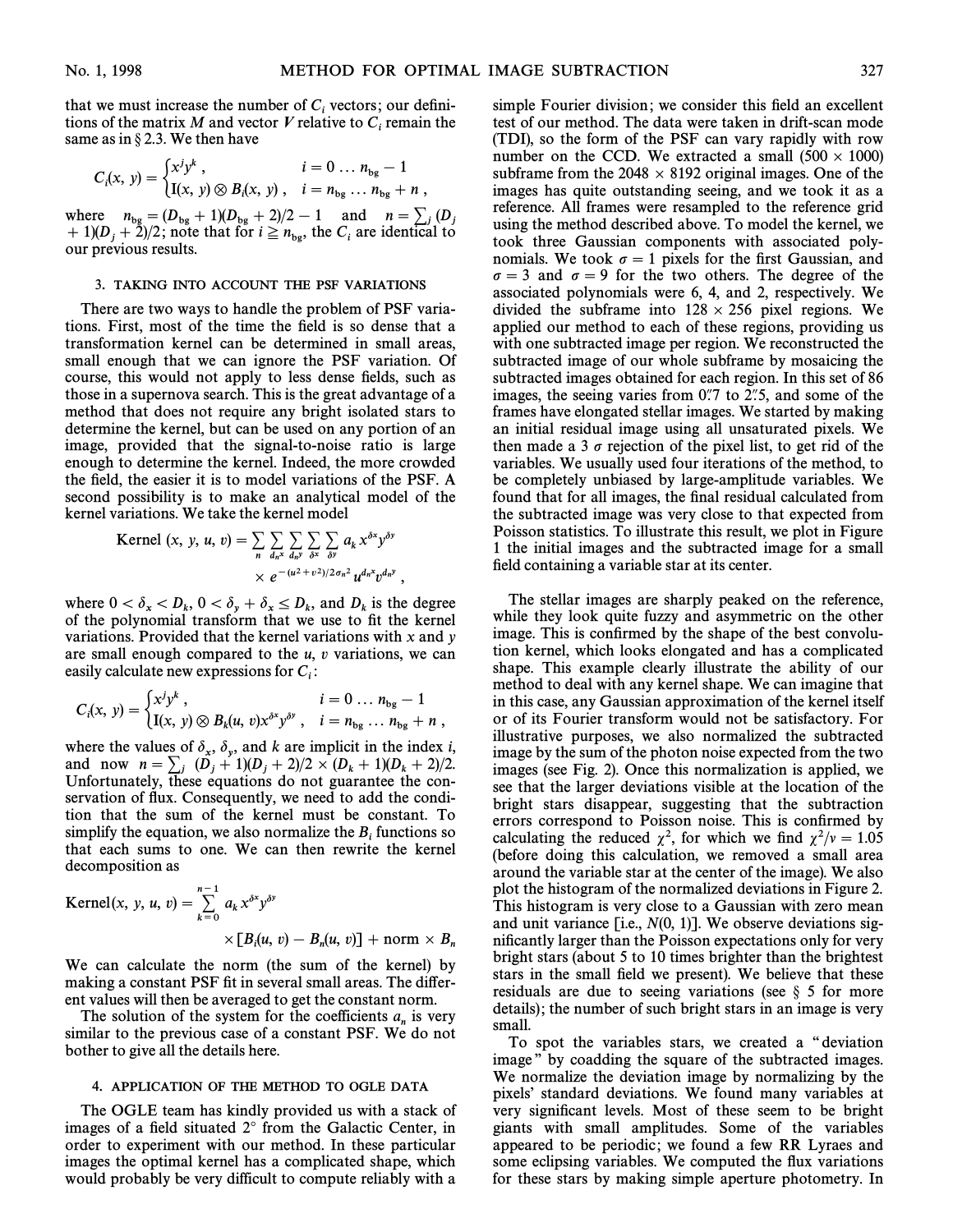

FIG. 1.—Example of subtracted image. The two bottom figures of the panel are the original images. On the right is the reference image, and on the left is the image to be fitted by kernel convolution. The two upper figures show the best kernel solution on the right, and the subtracted image on the left. Note the complicated shape of the kernel.

Figures 3 and 4 we give an illustration of the result we have obtained.

## 5. COMPUTING TIME

One might think that a method that fits all the pixels in an image (even if the fit is linear) would be much more time consuming than conventional methods. But the actual cost of the calculations is much lighter than might appear at first glance. Most of the computing time is taken by the calculation of the matrix we define in  $\S 2.3$ , an  $N^2$  process (where  $N$  is the number of basis function we used). The rest of the calculation is an  $N$  process. However, the matrix could be calculated once and then used to fit the kernel solution for all images. One problem with this approach is that we reject different pixels on each frame (due to new saturated pixels or variable stars), so consequently the matrix elements change. But in practice, we find that we reject no more than 1% percent of the total number of pixels, so that all that we have to do is to calculate the matrix elements for the rejected pixels and subtract them from the original values. This process costs very little CPU, and once the original matrix has been built, the kernel solution can be fitted very quickly even if we use several clipping passes. The rest of the operation requires about the same computing time. By applying this method, we can process a  $1024 \times 1024$  frame in about 1 minute with a 200 MHz PC; this could certainly be improved further by using better numerical algorithms for the solution of the linear system.

## 6. SOURCES OF NOISE IN THE RESIDUAL IMAGE

As discussed above, the variance of the residual image is approximately equal to the sum of the variances of the input images. If we created a reference image by coadding a large number of images with good seeing, we could remove the contribution of the noise in the reference; we would, of course, have to be careful about variability between the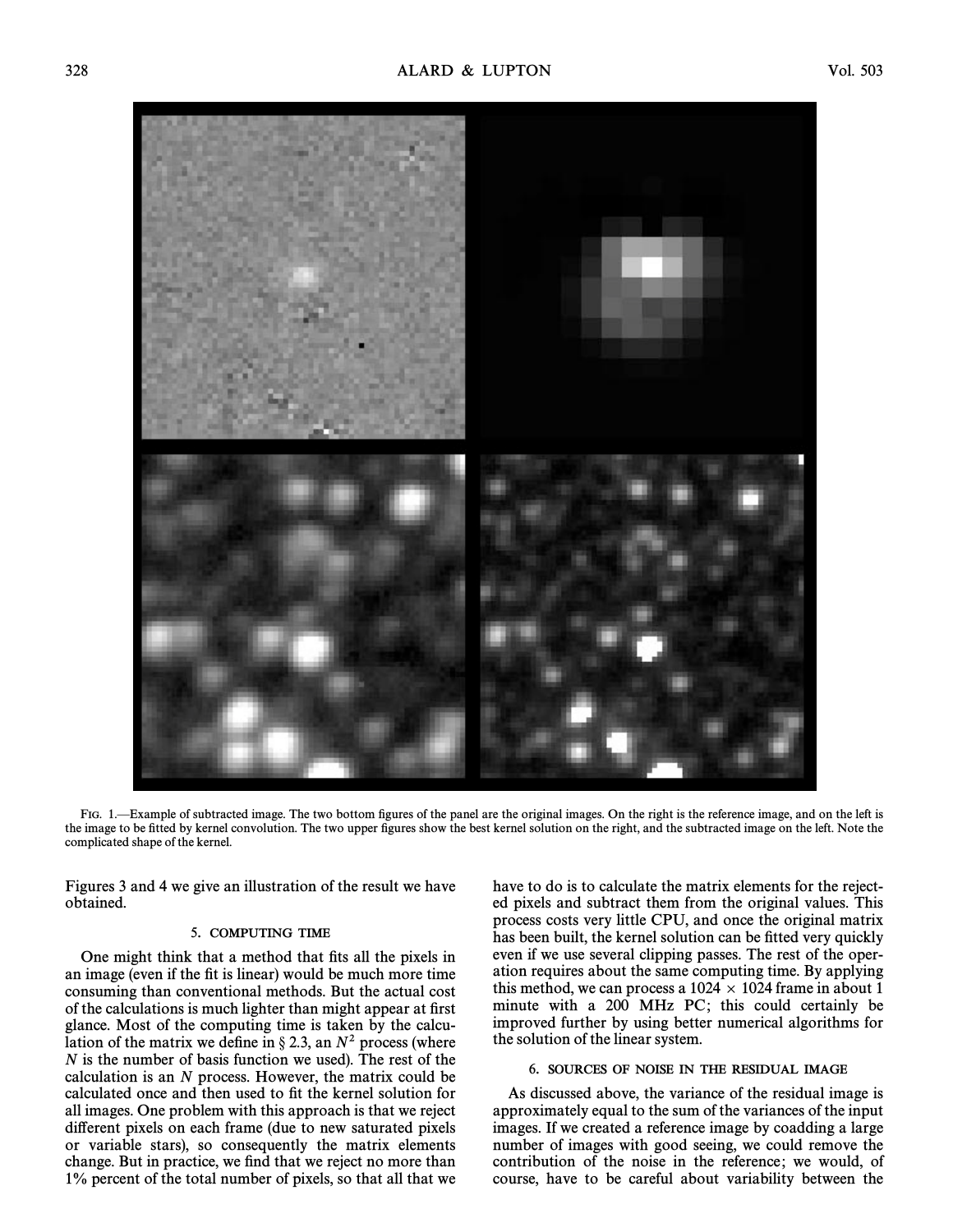

FIG. 2. Noise in the subtracted image. The image on the left is the subtracted image normalized by the Poisson deviations of both the reference and the image for the small field presented in the previous figure. On the right we show the histogram of the pixels in this image. We superimposed on this histogram a Gaussian of variance 1 (dashed line). Note that the deviations due to the bright stars are no longer visible. The variable star at center clearly stands out at very significant level. The dark pixel in the image is a cosmic ray.

different reference frames. Upon inspection of the residual images, however, some showed significantly larger residuals than expected from Poisson statistics near the position of bright, but nonsaturated, stars (representing less than 1% of the stars visible on the frame). These showed the characteristic signature of centering errors, with equal positive and negative residuals even for stars that show no evidence of variability (i.e., the sum of all residuals within a few arcseconds is zero). We believe that this effect is produced by the turbulent atmosphere modulating our kernel on the scale of our subregions.

Shao  $\&$  Colavita (1992) quote the variance in the angle

between two stars separated by 
$$
\theta
$$
 as  

$$
\sigma_{\delta}^2 \approx 5.25(\theta/\text{rad})^{2/3}(t/\text{s})^{-1} \int C_n^2(h)h^{2/3}V^{-1}(h)dh
$$

for the regime in which we are interested (their eq. [2]). In this equation,  $C_n$  is the structure function of the refractive index, h is the height above the telescope, V is the wind speed, and  $t$  is the integration time. They evaluate the integral using data from Roddier et al. (1990) for a night on Mauna Kea with  $\approx 0.5$  seeing to give

$$
\sigma_{\delta} \approx 1.1(\theta/\text{rad})^{1/3}(t/\text{s})^{-1/2} \text{ arcsec}.
$$



FIG. 3.—Examples of bright giant light curves. The x-axes are days, the y-axes are percentage variation (with respect to reference frame). Errors bars are derived from the Poisson deviations associated with each image; we do not include the deviations associated with the reference image.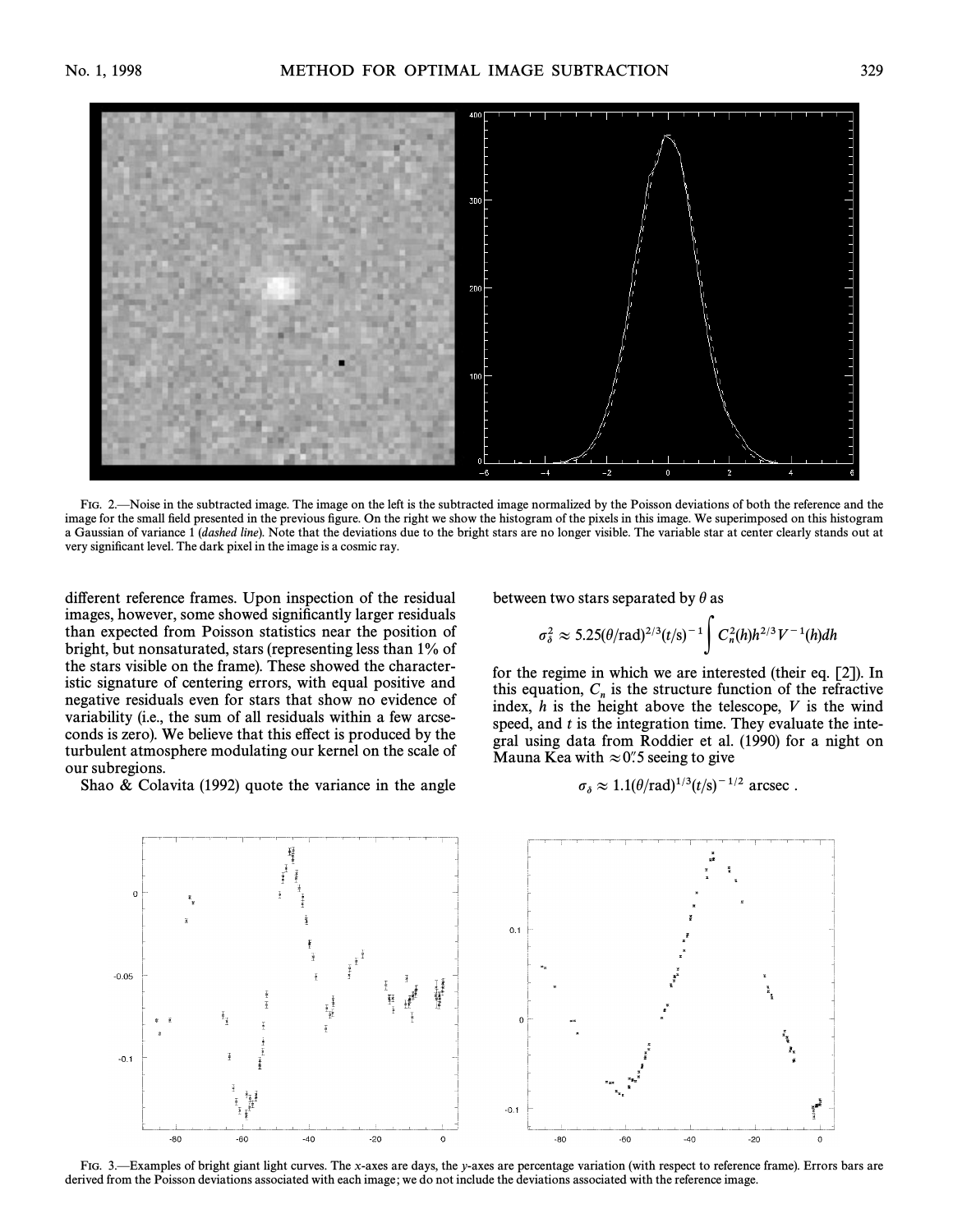

FIG. 4.—Periodic variables. The x-axes represent the phase, the y-axes are percentage variation (with respect to reference frame).

If we assume that the integral over the atmosphere scales with seeing in a way similar to the integral<br> $\int C_n^2(h) dh$ ,

$$
\int C_n^2(h)dh,
$$

which enters into the definition of the Fried parameter,  $r_0$ , when enters me the definition of the 1 hea parameter,  $h_0^2$ ,<br>we may expect that this result will scale as  $(r_0 \lambda^{-6/5})^{-5/6}$  (a result that is independent of  $\lambda$  as a result of the wavelength dependence of  $r_0$ ). In 1" seeing, therefore, we may expect

$$
\sigma_{\delta} \approx 2(\theta/\text{rad})^{1/3}(t/\text{s})^{-1/2} \text{ arcsec}.
$$

On the typical scale of our  $128 \times 256$  regions, and for 128 s exposures, this corresponds to an rms image motion of about  $0$ . (011. If we model the PSF as a Gaussian with width parameter  $\alpha$  ( $\alpha \approx 0.424$  for 1" FWHM images), this would

produce a maximum residual of  $\sigma_{\delta}/\alpha$  exp ( $-\frac{1}{2}$ ), or 1.6%. This is on the same order as the residuals that we see in our frames.

### 7. HARMONIC FITTING TO THE PERIODIC VARIABLES

We expect the periodic variables' light curves to be well approximated by truncated Fourier series. We calculate the period using the Renson method (Renson 1978), and we fit Fourier series with different numbers of harmonics. The errors are calculated from the photon noise in each image. We do not include the noise associated with the reference image because it only produces an error in the total magnitude, and to first order does not affect the variable part of the object's flux. We estimate at each time the  $\chi^2$  per degree of freedom  $(\chi_d^2)$ , and we look for the best  $\chi^2$  with the